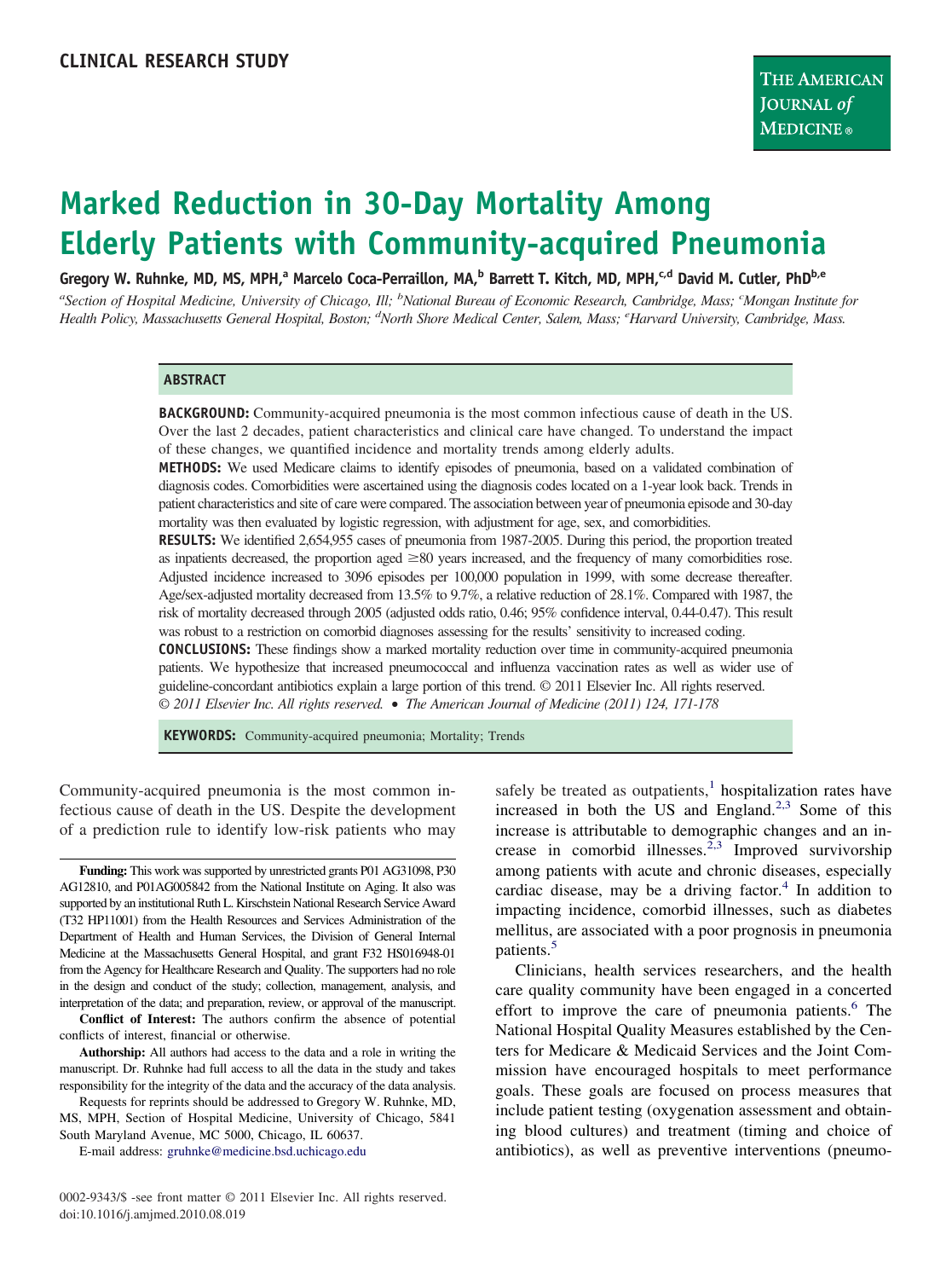coccal vaccination [PV] and influenza vaccination [IV]). These interventions have been shown, either individually or in combination, to improve the outcomes of communityacquired pneumonia patients. $7-12$  The implementation of clinical pathways also has been shown to improve out-

comes. $13$  In addition to encouraging the above interventions, pathways guide other clinical decisions, such as the timing of discharge and the switch to oral antibiotics.

The aggregate impact of these epidemiologic and clinical trends on the survival of pneumonia patients is of great importance to clinicians and policymakers, but has not been studied. As physicians are asked to meet performance measures, it is essential for them to understand their impact on outcomes. As health care costs increase, it also is important to examine mortality trends as a measure of the health benefits of increased resource allocation. Our objective was to quantify 30-day mortality trends in elderly Medicare patients diagnosed with community-acquired pneumonia.

The pneumonia Patient Outcomes Research Team derived a prediction tool for hospitalization decisions.<sup>1</sup> Subsequent studies have shown that physician behavior changes slowly in the absence of moderate/high-intensity implementation strategies. $16$  Despite this, there may be a slow substitution of inpatient with outpatient

> treatment for low-risk patients. Because such a trend would make both groups appear to become sicker over time separately, we combined inpatients and outpatients. Patients from nursing homes were eliminated due to limited comorbidity information. The 29 comorbidities were coded by mapping ICD-9 CM codes according to the Agency for Healthcare Research and Quality Elixhauser Comorbidity Software[.17](#page-6-0) Diagnostic codes were included if they appeared at least once during the year before the pneumonia diagnosis. Including this look back, the patient sample is based on 19 years of data. To assess for validity of the coding, 29 univariate logistic regressions were performed, regressing mor-

# **CLINICAL SIGNIFICANCE**

- The incidence of community-acquired pneumonia has increased, while the proportion of patients aged  $\geq$ 80 years has increased, as has the frequency of comorbidities.
- Among elderly pneumonia patients, we demonstrate a markedly reduced 30-day mortality over 2 decades that is particularly evident after adjustment for comorbidities.
- Vaccinations and guideline-concordant antibiotics have been shown to reduce mortality. Their greatly increased use rates may explain a large portion of the mortality trend.

## **METHODS**

#### **Data Source and Study Subjects**

Our analyses used all claims (1987-2005) for a random 20% sample of Medicare patients aged  $\geq 65$  years from the Centers for Medicare & Medicaid Services Research Identifiable Files. Cases of community-acquired pneumonia were identified by the *International Classification of Diseases, Ninth Revision, Clinical Modification* (ICD-9 CM)<sup>[14](#page-6-0)</sup> code combinations as either: a principal diagnosis of pneumonia (codes 481-487) or a principal diagnosis of respiratory distress (code 786) or respiratory failure (code 518), with pneumonia as a secondary diagnosis. These code combinations have been shown to have a diagnostic sensitivity and specificity of 84% and 86%, respectively.<sup>15</sup> Medicare denominator files were used to establish enrollees' demographic characteristics and vital status.

The date of pneumonia diagnosis was defined as the day of admission for inpatients and the first date of an administrative pneumonia claim for outpatients. Outpatient claims or hospital admissions within 30 days of an initial outpatient pneumonia diagnosis or within 30 days after discharge from a hospital admission for pneumonia were not considered new community-acquired pneumonia episodes. Thirty-day mortality was defined as death within 30 days subsequent to the date of diagnosis. This study was approved by the Partners Human Research Committee.

tality on a single comorbidity. Four of the comorbidity variables predicted a lower mortality risk. This likely reflects a tendency toward coding these conditions in patients without more significant comorbidities.[18](#page-6-0) Hypertension, hypothyroidism, obesity, and depression were therefore excluded from subsequent multivariate analyses.

## **Outcomes and Statistical Analysis**

Patient characteristics, site of care, and mortality rates over time were compared using the Mantel-Haenszel chi-square test for trend. For comparative purposes, summary statistics were calculated for the periods 1987-1989 and 2003-2005, based on the combined samples of the 3 years that comprise each period. Age- and sex-adjusted mortality rates were then calculated based on their distribution in the year 2000.

To examine outcomes, 3 logistic regressions were performed with 30-day mortality as the dependent variable. We used the following independent variables: binary categorical variables for each year (1987 as the referent), age by 5-year category interacted with sex, and 25 comorbidity variables. The regression was first performed on the entire sample of community-acquired pneumonia patients. Second, we estimated the model on the subset of patients with no comorbidities, to isolate changes due solely to the care of pneumonia, independent of any effect due to treatment of comorbid conditions. Third, we repeated the analysis in patients with complicated diabetes mellitus to estimate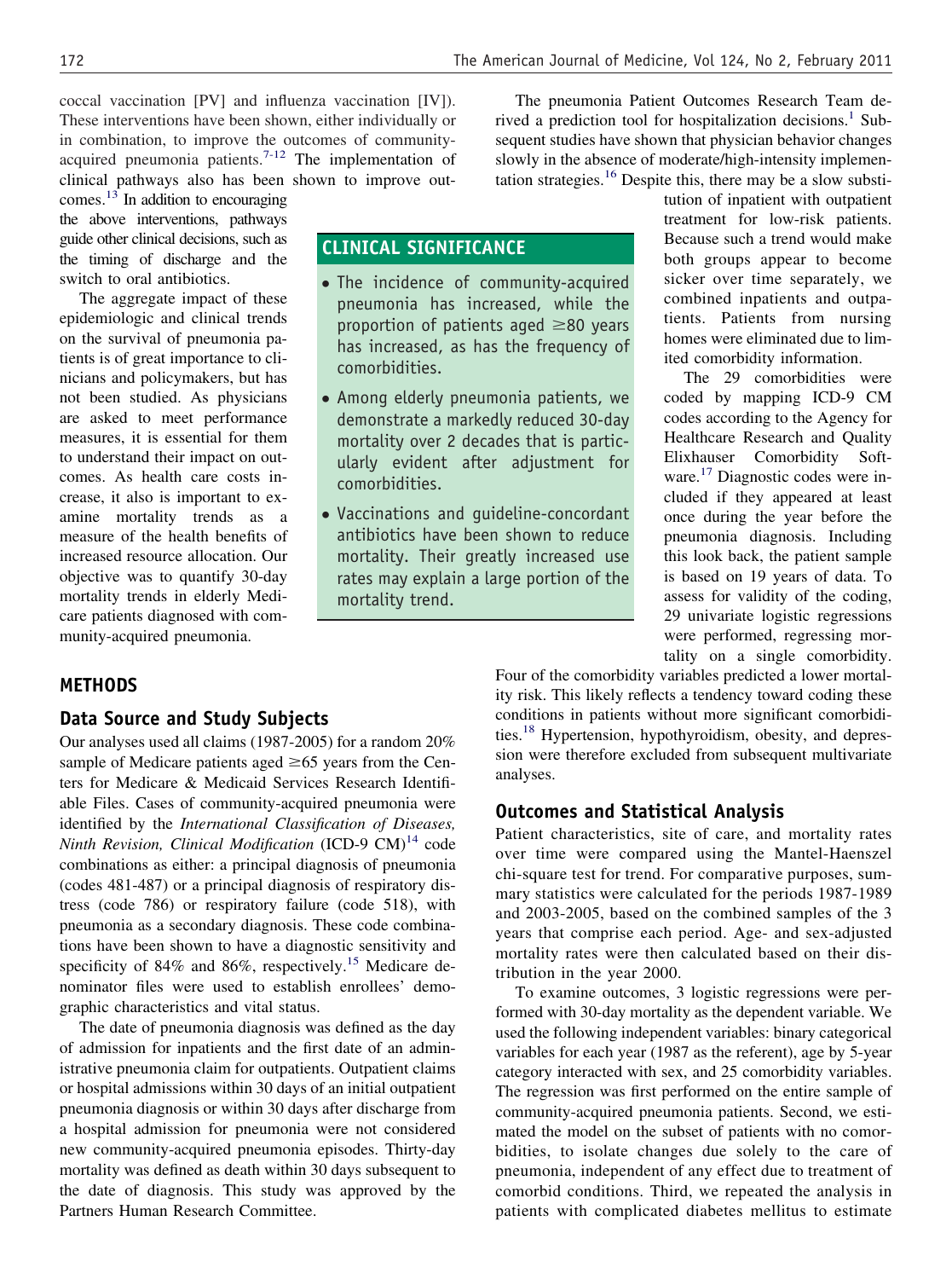the effect of treatment of a major comorbidity on the mortality trends. For each of the 3 regressions, the primary result was the odds ratio (OR) of death in each year relative to 1987.

There have been several factors increasing the coding of comorbidities over time: a true increase in frequency; a change in diagnostic criteria over time (for example, diabetes mellitus); and an increase in the number of diagnostic fields available in the claims data. To assess the impact of these changes on the results of the logistic regression, we performed an additional regression on the total sample, restricting patients in all years to a maximum of 5 diagnoses.

All statistical analyses were performed using Statistical Analysis Software, version 9.1.3 (SAS Institute Inc., Cary, NC).

## **RESULTS**

## **Characteristics of the Study Subjects and Incidence Trends**

The total sample of 2,654,955 community-acquired pneumonia subjects included 1,130,919 outpatients and 1,524,036 inpatients. The Table shows the characteristics of the study subjects for the periods 1987-1989 and 2003-2005. From the early period to the recent period, the proportion of patients aged  $\geq 80$  years increased from 42.5% to 47.5%  $(P \le 0.001)$ , while the proportion of subjects treated as

inpatients decreased from  $62.6\%$  to  $55.7\%$  ( $P < .001$ ). Most of this shift in site of care had occurred by 1998. Mortality summary statistics show a decrease in the total sample, as well as a corresponding decrease within each age group.

[Figure 1](#page-3-0) exhibits the annual incidence of pneumonia for the combined sample as well as for men and women separately. Each trend is adjusted for age (and sex for the combined line). The incidence among both sexes and for the combined sample increased through 1999, declining somewhat thereafter. [Figure 2](#page-3-0) demonstrates the trend in several common comorbidities. Chronic lung disease, congestive heart failure, and uncomplicated diabetes mellitus were the most frequent, and each was increasing. The proportion of patients with chronic lung disease and congestive heart failure increased from 27.6% to 46.0%  $(P \le 0.001)$  and from 20.0% to 33.3%  $(P \le 0.001)$ , respectively.

#### **Trends in 30-Day Mortality**

[Figure 3](#page-4-0) shows the 30-day mortality trends. Overall mortality fell from 13.5% in 1987 to 9.7% in 2005, a 28.1% relative reduction.

The Appendix (available online) shows the logistic regression results for mortality in the total sample of patients. [Figure 4](#page-4-0) depicts the changes in multivariate-adjusted OR of 30-day mortality over the time period studied. A large proportion of the mortality decrease occurred during the

|  |  |  |  |  | <b>Table</b> Characteristics of Elderly Patients Diagnosed with Community-acquired Pneumonia |  |
|--|--|--|--|--|----------------------------------------------------------------------------------------------|--|
|--|--|--|--|--|----------------------------------------------------------------------------------------------|--|

|                                        | Inpatients*                   |                               |         | Outpatients*                  |                               |         |
|----------------------------------------|-------------------------------|-------------------------------|---------|-------------------------------|-------------------------------|---------|
|                                        | 1987-1989<br>$(n = 211, 539)$ | 2003-2005<br>$(n = 252, 551)$ | P-Value | 1987-1989<br>$(n = 126, 263)$ | 2003-2005<br>$(n = 200, 915)$ | P-Value |
| Incidence per 100,000 by age           | 1282                          | 1421                          |         | 765                           | 1131                          |         |
| group (years)                          |                               |                               |         |                               |                               |         |
| 65-69                                  | 30,050 (14.2)                 | 33,342 (13.2)                 | < .001  | 27,092 (21.5)                 | 36,650 (18.2)                 | < .001  |
| 70-74                                  | 38,506 (18.2)                 | 38,545 (15.3)                 |         | 28,474 (22.6)                 | 38,368 (19.1)                 |         |
| 75-79                                  | 43,603 (20.6)                 | 49,031 (19.4)                 |         | 26,666 (21.1)                 | 42,050 (20.9)                 |         |
| 80-84                                  | 41,581 (19.7)                 | 53,579 (21.2)                 |         | 21,177 (16.8)                 | 38,481 (19.2)                 |         |
| $\geq 85$                              | 57,799 (27.3)                 | 78,054 (31.0)                 |         | 22,854 (18.1)                 | 45,366 (22.6)                 |         |
| Sex                                    |                               |                               |         |                               |                               |         |
| Female                                 | 111,216 (52.6)                | 141,439 (56.0)                | < .001  | 73,681 (58.4)                 | 113,936 (56.8)                | < .001  |
| Male                                   | 100,323 (47.4)                | 111,112 (44.0)                |         | 52,582 (41.6)                 | 86,979 (43.3)                 |         |
| Mean number of comorbid<br>conditions† | 1.9(1.3)                      | 4.0(2.2)                      | < .001  | 0.7(1.2)                      | 2.7(2.3)                      | < .001  |
| Overall mortality                      | 38,518 (18.2)                 | 38,400 (15.2)                 | < .001  | 5728 (4.5)                    | 8257(4.1)                     | < .001  |
| Mortality by age group (years)         |                               |                               |         |                               |                               |         |
| 65-69                                  | 3517 (11.7)                   | 3030(9.1)                     | < .001  | 519(1.9)                      | 550(1.5)                      | < .001  |
| $70 - 74$                              | 5189 (13.5)                   | 4065 (10.5)                   |         | 746 (2.6)                     | 822(2.1)                      |         |
| 75-79                                  | 7099 (16.3)                   | 6386 (13.0)                   |         | 1087(4.1)                     | 1244 (3.0)                    |         |
| 80-84                                  | 8126 (19.5)                   | 8412 (15.7)                   |         | 1239(5.9)                     | 1780 (4.6)                    |         |
| $\geq 85$                              | 14,587 (25.2)                 | 16,507 (21.1)                 |         | 2137 (9.4)                    | 3861 (8.5)                    |         |

Number (percentage) except incidence.

†Number (standard deviation).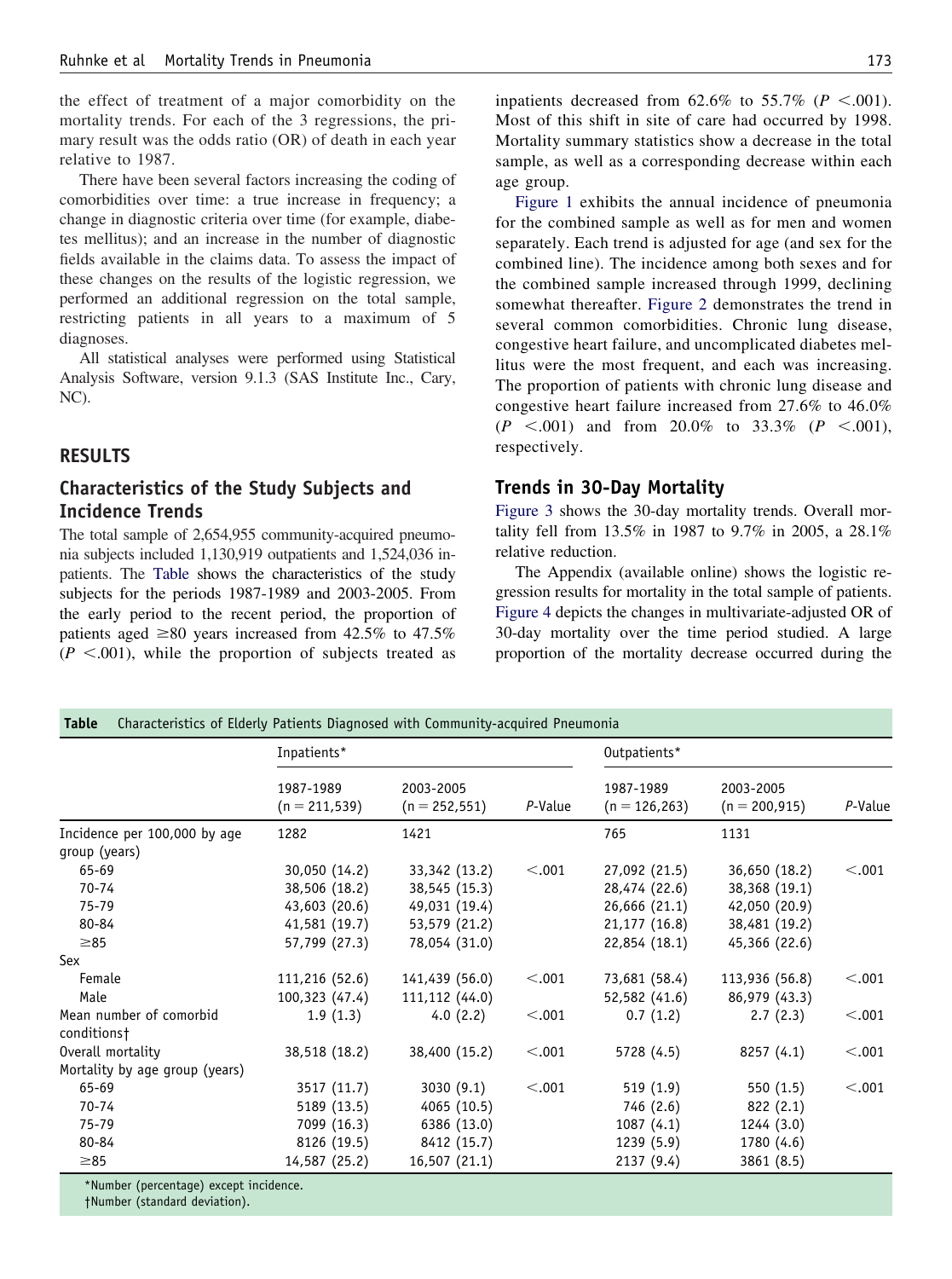<span id="page-3-0"></span>

**Figure 1** Standardized incidence of community-acquired pneumonia among elderly adults. Trends for men and women are standardized for age. Trends for the combined sample are standardized to the sex and age distribution of the elderly Medicare population in the year 2000.

first half of the study period. Compared with 1987, the adjusted OR of death within 30 days of a pneumonia diagnosis had decreased to 0.61 (95% confidence interval [CI], 0.60 to 0.63) by 1998 and to 0.46 (95% CI, 0.44-0.47) by 2005. After restricting all patients to a maximum of 5 diagnoses, the OR in 2005 was 0.53 (95% CI, 0.52-0.54). For the no-comorbidity and complicated diabetes mellitus subgroups, the OR in 2005 was 0.44 (95% CI, 0.39-0.50) and 0.49 (95% CI, 0.44-0.55), respectively.

## **DISCUSSION**

Our findings reveal a substantial mortality reduction in elderly pneumonia patients from 1987 to 2005, over which



**Figure 2** Trends in the frequency of selected comorbid conditions among inpatients and outpatients diagnosed with community-acquired pneumonia.  $CHF = \text{congestive heart failure}; \text{ DM} = \text{diabetes}$ mellitus.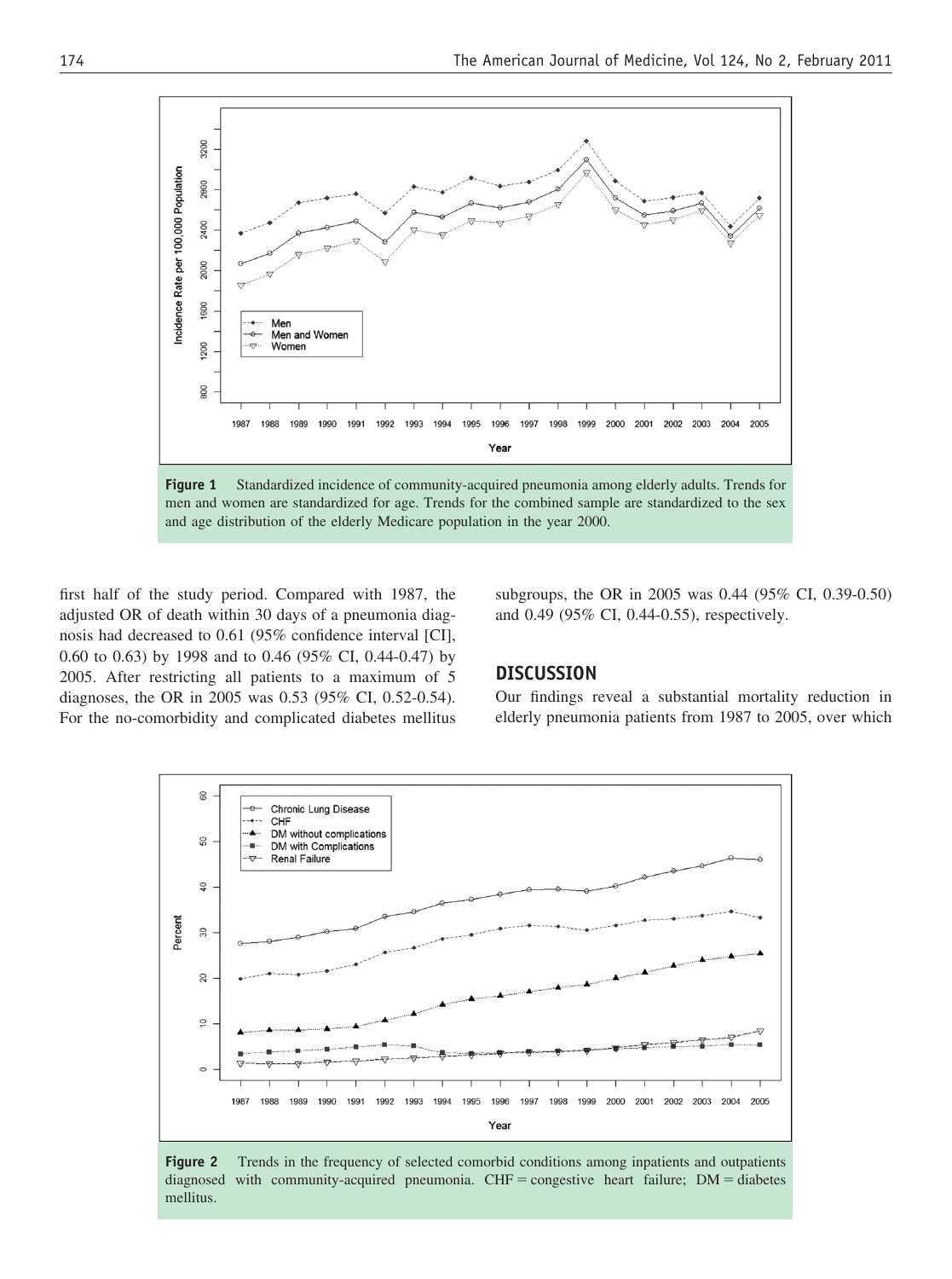<span id="page-4-0"></span>

**Figure 3** Adjusted 30-day mortality rates among elderly patients diagnosed with community-acquired pneumonia. Mortality rates are standardized to the sex and age distribution of year 2000.

time the relative risk of mortality fell by 28%, and, after comorbidity adjustment, 54%. Our data demonstrate a 13.5% mortality rate in 1987 that decreased markedly over the period studied. However, even this initial mortality rate reflects a decrease during the 1980s. A *Lancet* report studying community-acquired pneumonia patients with a mean age of 51 years in 1980 and 1981 showed an in-hospital mortality rate of  $15\%$ .<sup>[19](#page-6-0)</sup> Especially given the relatively young age of their subjects, this suggests important improvements were already occurring during the 1980s. Similarly, a prospective study conducted from 1981 to 1987 showed a mortality rate of 28.6% in patients over age 60 years admitted for pneumonia.[20](#page-6-0) Our data suggest that mortality due to pneumonia has indeed decreased. We believe that inclusion of outpatients is a strength of our study. Especially as patient care shifts to the outpatient setting, it is crucial for evidence to incorporate these patients.



**Figure 4** Multivariate-adjusted mortality trends. This figure shows the odds ratio of death 30 days after a diagnosis of community-acquired pneumonia in each year relative to reference year 1987.  $DM =$  diabetes mellitus.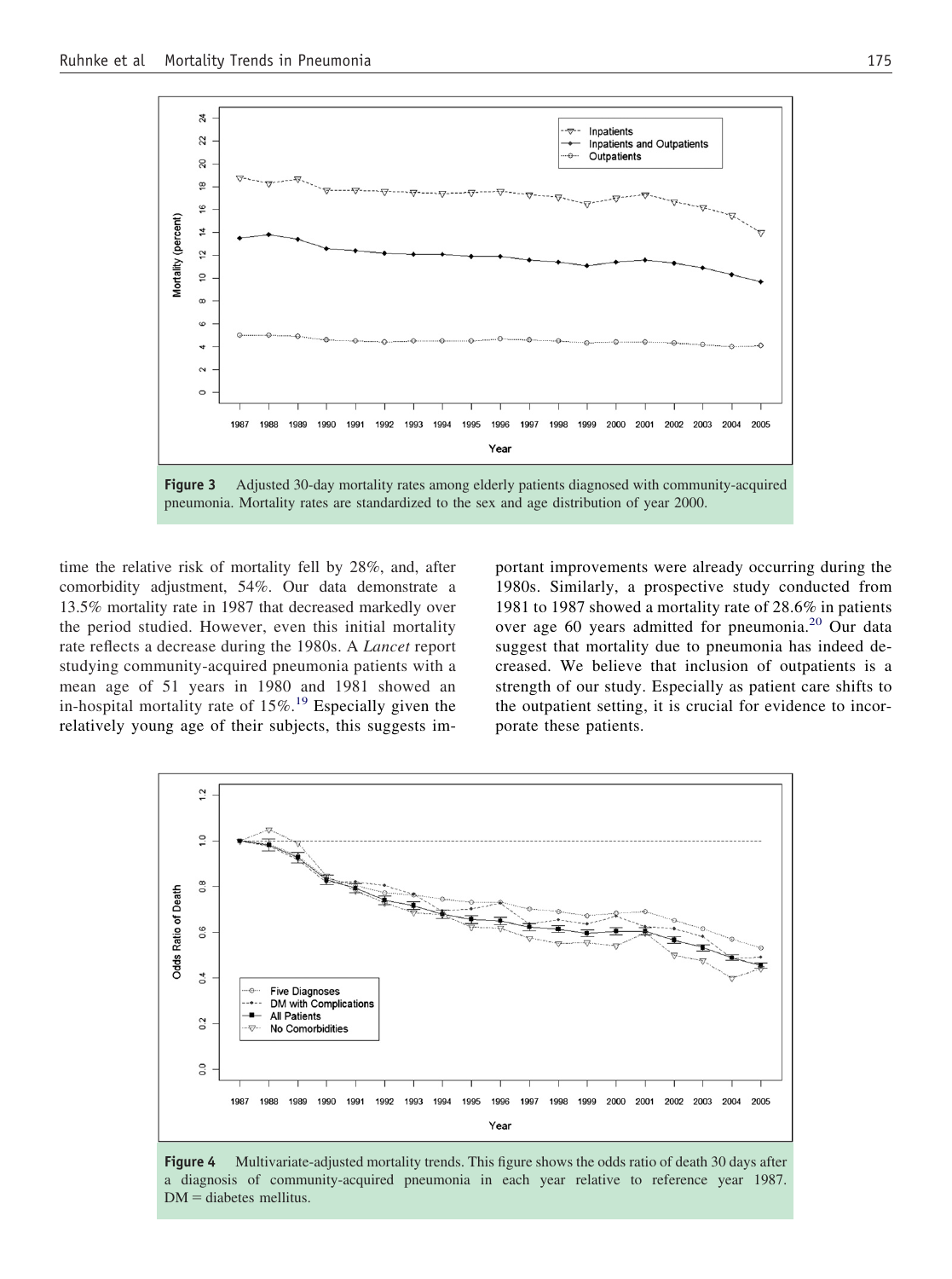It is important to explain the reduction in mortality. Although our data do not allow us to know with certainty why mortality has decreased, we review the evidence for the likely possibilities. A good part of the improvement may be due to an increase in the use of PV and IV, as well as guideline-concordant antibiotics. Two large studies have shown that PV does little to prevent pneumonia, but markedly reduces the risk of bacteremia and invasive pneumococcal disease, both of which greatly increase mortality risk. $2^{1,22}$  One of these studies demonstrated a multivariableadjusted hazard ratio of death due to pneumonia of 0.41 in patients who received  $PV<sup>22</sup>$  $PV<sup>22</sup>$  $PV<sup>22</sup>$  Among 17,393 hospitalized community-acquired pneumonia patients, receipt of IV was associated with a 39% lower mortality, after adjusting for receipt of PV. $^{23}$  Use of the 23-valent pneumococcal polysaccharide vaccine, which replaced the 14-valent vaccine in 1983, increased sharply after the vaccination recommendations of the Centers for Disease Control and Prevention were published in the *Morbidity and Mortality Weekly Report* in 1989.<sup>[24-26](#page-6-0)</sup> From 1989 to 1993, distribution of PV tripled, while distribution of IV doubled. $^{27}$  $^{27}$  $^{27}$  According to the United States Immunization Survey, 10.7% and 23.0% of elderly adults in 1985 had received PV and IV, respectively. In 1989, the National Health Interview Survey showed that 14.7% and 32.9% of elderly adults received PV and IV, respectively. We use the means of these rates to establish estimated reference year 1987 PV and IV rates of 12.7% and 28.0%, respectively. More recently, the Behavioral Risk Factor Surveillance System estimated that, in 2005, 65.7% and 65.5% of elderly adults received PV and IV, respectively. There is little controversy about the mortality benefit of IV in pneumonia. However, we recognize that there is varied opinion about the benefit of PV. Although we reference high-quality studies that showed a mortality benefit of PV, a Cochrane Review did conclude that the evidence for a mortality benefit was not compelling.[28](#page-6-0)

Recommendations for combination antibiotic therapy were published in 1987, and are part of the 1993 American Thoracic Society guidelines for community-acquired pneumonia management.[29,30](#page-6-0) Such combination, guideline-concordant antibiotics $31$  have been shown to achieve large mortality reductions.<sup>[7-9,32-34](#page-6-0)</sup> For example, among community-dwelling hospitalized elderly pneumonia patients, 3 guideline-concordant antibiotic regimens reduced 30-day mortality with hazard ratios of 0.64-0.78, compared with monotherapy.<sup>[34](#page-7-0)</sup> One study based on 1992 data demonstrated that only 54% of pneumonia patients received such antibiotics[.35](#page-7-0) More recent data have shown a guideline-concordant antibiotics use rate of  $88\%$ .<sup>9</sup> We believe that the exponential increases in influenza, and possibly pneumococcal, vaccination, as well as greater use of guideline-concordant antibiotics explain a sizable portion of the mortality reduction we demonstrate. The referenced studies examined largely inpatients, and therefore must be used cautiously in explaining trends in a combined sample including outpatients. Still, they merit further exploration. Early administration of antibiotics and obtaining blood cultures are probably beneficial, but the literature suggests a less substantial impact.<sup>10</sup> There also is a burgeoning literature on the infection-related mortality reduction associated with statin use. $36-38$  Although causality has not yet been established in controlled trials,<sup>[39](#page-7-0)</sup> the remarkable increase in statin use may be decreasing pneumonia mortality.

Even as mortality from pneumonia fell, the incidence increased from 1987 to 1999. We believe this is largely due to an increase in the frequency of comorbidities that predispose patients to developing pneumonia. The decrease we find after 1999 is consistent with other published data.<sup>2</sup> Although we cannot perfectly explain this reduced incidence, several factors are likely at work: the modest effect of higher PV rates on the risk of pneumonia; reductions in smoking; and better treatment of the comorbid conditions that are risk factors for pneumonia. Reduced use of oral and inhaled corticosteroids in patients with chronic lung disease also may be playing a role, $40$  as may increased use of statins.[38](#page-7-0) Finally the increase in influenza vaccination in recent years and corresponding reduction in risk for bacterial pneumonia is probably decreasing incidence. For the mild seasons of 2000-2003, the Centers for Disease Control and Prevention reported a relatively low incidence of influenza compared with the previous 2. The 2003-2004 season was more severe, but began early and peaked in 2003. We believe that the low incidence in 2004 is partially explained by this, as well as a February 2005 peak during the 2004-  $2005$  season.<sup>41</sup>

There are limitations to this investigation. We identified pneumonia patients based on an administrative dataset rather than clinical chart review. It is possible that we excluded cases of community-acquired pneumonia and that some of our patient sample had nosocomial pneumonia. However, our patient identification methods were validated in a study showing a 93% positive predictive value. Moreover, any imperfections in the inclusion process should have been constant over time. For these reasons, we believe the small number of patients incorrectly included or excluded would not appreciably impact our results. Our conclusions also are limited by our inability to explain with confidence the reasons for the mortality decrease.

Also, the increase in frequency of comorbidities over time reflects, to some extent, changes in coding practices and disease definitions rather than a true change in physiologically comparable prevalence. However, many of these diseases have in fact increased in prevalence over time, and 2 recent studies of pneumonia patients also have documented their increasing frequency.<sup>2,3</sup> Additionally, restricting all patients to 5 diagnoses changed the results only a small amount—not enough to change the overall conclusions or implications of our study. Rather, it supports the primary conclusion that care of pneumonia patients has indeed improved. Our study also is limited by the absence of laboratory data and physiologic variables. We were therefore unable to perform risk adjustment as accurately as the pneumonia severity index would have. However, because age and comorbidities contribute a great deal to the pneu-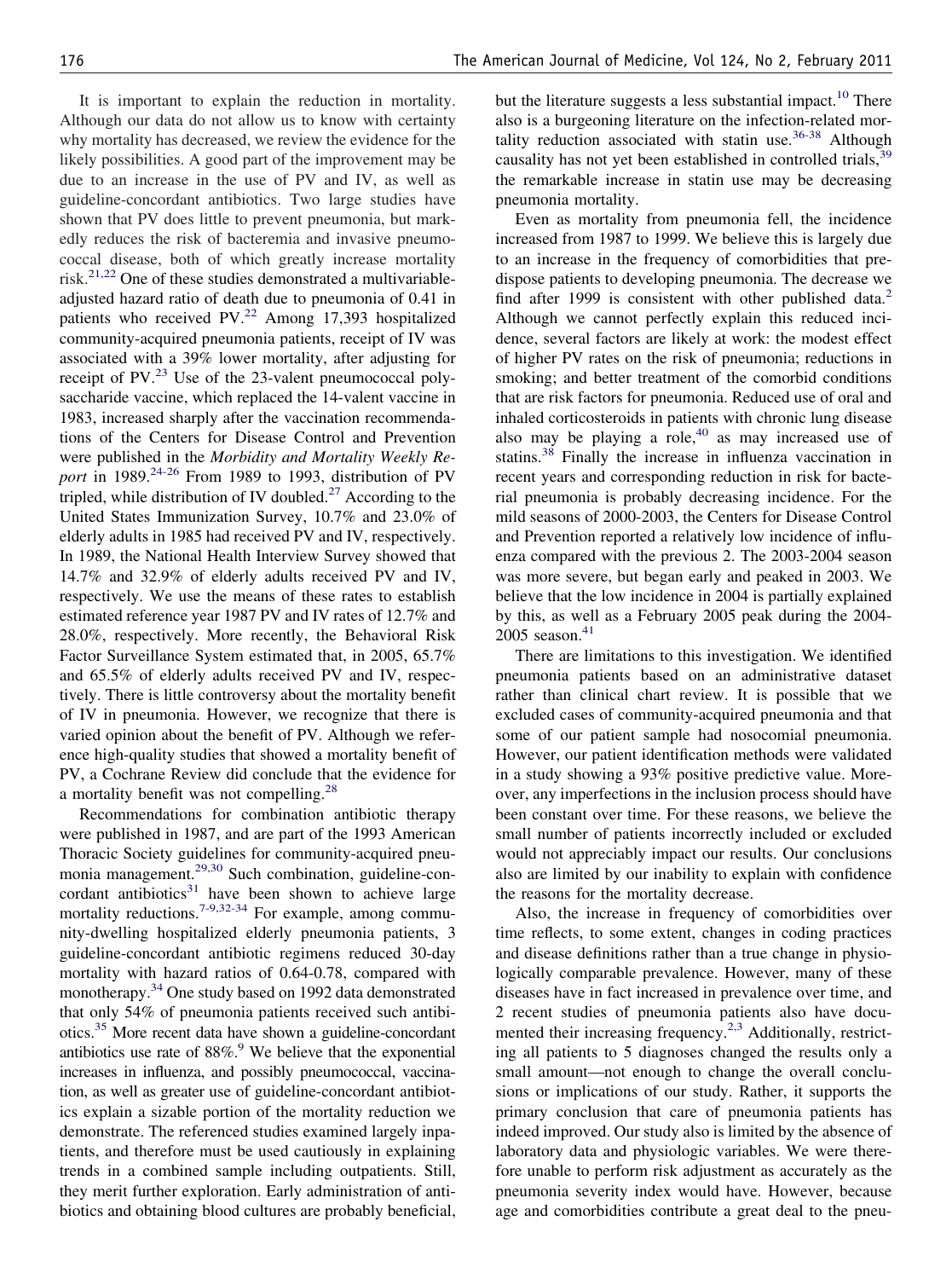<span id="page-6-0"></span>monia severity index, it is probable that its incorporation would not have a large impact on the identified trends. Some portion of the incidence trend and the substantial reduction in mortality we demonstrate could be due to a change in coding practices. For example, if patients with bronchitis were increasingly likely to be coded as pneumonia, this would explain some of the mortality reduction. Similarly, if patients in recent years with sepsis due to pneumonia were coded with a principal diagnosis of sepsis at a higher rate than in the early years, this might artifactually reduce mortality because our validated diagnostic code algorithm would not capture this trend. Although experienced professional coders at the Massachusetts General Hospital with whom we consulted did not believe such a trend has occurred, we think it important to recognize this as a potential influence on mortality trends examined using administrative data.

In summary, we found significant improvements in survival among a large sample of community-acquired pneumonia patients from 1987 to 2005. The few other studies of mortality trends in pneumonia<sup>2,42</sup> have had limitations, which our study addresses. This is the first study to use 2 decades of data to examine 30-day, adjusted mortality trends, including comorbid conditions, in a combined sample of noninstitutionalized inpatients and outpatients. Improved survival is consistent with data showing increased use of guideline-concordant combination antibiotic therapy, as well as vaccination, which may collectively explain a large proportion of the mortality decrease we found. Additional efforts to get all providers to use these measures might reduce mortality from pneumonia even further.

## **ACKNOWLEDGMENT**

We thank Daniel E. Singer, David Blumenthal, and Lisa I. Iezzoni for their mentorship, advice, and critical review of the manuscript. We thank Douglas M. Norton for his programming assistance.

#### **References**

- 1. Fine MJ, Auble TE, Yealy DM, et al. A prediction rule to identify low-risk patients with community-acquired pneumonia. *N Engl J Med*. 1997;336(4):243-250.
- 2. Fry AM, Shay DK, Holman RC, Curns AT, Anderson LJ. Trends in hospitalizations for pneumonia among persons aged 65 years or older in the United States, 1988-2002. *JAMA*. 2005;294(21):2712-2719.
- 3. Trotter CL, Stuart JM, George R, Miller E. Increasing hospital admissions for pneumonia, England. *Emerg Infect Dis*. 2008;14(5):727-733.
- 4. Vaccarino V, Parsons L, Peterson ED, Rogers WJ, Kiefe CI, Canto J. Sex differences in mortality after acute myocardial infarction: changes from 1994 to 2006. *Arch Intern Med*. 2009;169(19):1767-1774.
- 5. Kornum JB, Thomsen RW, Riis A, Lervang HH, Schonheyder HC, Sorensen HT. Type 2 diabetes and pneumonia outcomes: a populationbased cohort study. *Diabetes Care*. 2007;30(9):2251-2257.
- 6. Seymann GB. Community-acquired pneumonia: defining quality care. *J Hosp Med*. 2006;1(6):344-353.
- 7. Baddour LM, Yu VL, Klugman KP, et al. Combination antibiotic therapy lowers mortality among severely ill patients with pneumococcal bacteremia. *Am J Respir Crit Care Med*. 2004;170(4):440-444.
- 8. Waterer GW, Somes GW, Wunderink RG. Monotherapy may be suboptimal for severe bacteremic pneumococcal pneumonia. *Arch Intern Med*. 2001;161(15):1837-1842.
- 9. Ramirez JA. Processes of care for community-acquired pneumonia. *Infect Dis Clin North Am*. 2004;18(4):843-859.
- 10. Meehan TP, Fine MJ, Krumholz HM, et al. Quality of care, process, and outcomes in elderly patients with pneumonia. *JAMA*. 1997; 278(23):2080-2084.
- 11. Fine MJ, Stone RA, Singer DE, et al. Processes and outcomes of care for patients with community-acquired pneumonia: results from the Pneumonia Patient Outcomes Research Team (PORT) cohort study. *Arch Intern Med*. 1999;159(9):970-980.
- 12. Fine JM, Fine MJ, Galusha D, Petrillo M, Meehan TP. Patient and hospital characteristics associated with recommended processes of care for elderly patients hospitalized with pneumonia: results from the medicare quality indicator system pneumonia module. *Arch Intern Med*. 2002;162(7):827-833.
- 13. Meehan TP, Weingarten SR, Holmboe ES, et al. A statewide initiative to improve the care of hospitalized pneumonia patients: the Connecticut Pneumonia Pathway Project. *Am J Med*. 2001;111(3):203-210.
- 14. Centers for Disease Control and Prevention, US Department of Health and Human Services. *International Classification of Diseases, Ninth Revision, Clinical Modification*. Washington, DC: US Department of Health and Human Services; 2009.
- 15. Whittle J, Fine MJ, Joyce DZ, et al. Community-acquired pneumonia: can it be defined with claims data? *Am J Med Qual*. 1997;12(4):187- 193.
- 16. Yealy DM, Auble TE, Stone RA, et al. Effect of increasing the intensity of implementing pneumonia guidelines: a randomized, controlled trial. *Ann Intern Med*. 2005;143(12):881-894.
- 17. Elixhauser A, Steiner C, Harris DR, Coffey RM. Comorbidity measures for use with administrative data. *Med Care*. 1998;36(1):8-27.
- 18. Iezzoni LI, Foley SM, Daley J, Hughes J, Fisher ES, Heeren T. Comorbidities, complications, and coding bias. Does the number of diagnosis codes matter in predicting in-hospital mortality? *JAMA*. 1992;267(16):2197-2203.
- 19. Macfarlane JT, Finch RG, Ward MJ, Macrae AD. Hospital study of adult community-acquired pneumonia. *Lancet*. 1982;2(8292):255-258.
- 20. Marrie TJ, Durant H, Yates L. Community-acquired pneumonia requiring hospitalization: 5-year prospective study. *Rev Infect Dis*. 1989; 11(4):586-599.
- 21. Jackson LA, Neuzil KM, Yu O, et al. Effectiveness of pneumococcal polysaccharide vaccine in older adults. *N Engl J Med*. 2003;348(18): 1747-1755.
- 22. Vila-Corcoles A, Ochoa-Gondar O, Hospital I, et al. Protective effects of the 23-valent pneumococcal polysaccharide vaccine in the elderly population: the EVAN-65 study. *Clin Infect Dis*. 2006;43(7):860-868.
- 23. Spaude KA, Abrutyn E, Kirchner C, Kim A, Daley J, Fisman DN. Influenza vaccination and risk of mortality among adults hospitalized with community-acquired pneumonia. *Arch Intern Med*. 2007;167(1): 53-59.
- 24. Centers for Disease Control. Pneumococcal polysaccharide vaccine. *MMWR Morb Mortal Wkly Rep*. 1989;38(5):64-68, 73-76.
- 25. Fedson DS. Pneumococcal vaccination in the United States and 20 other developed countries, 1981-1996. *Clin Infect Dis*. 1998;26(5): 1117-1123.
- 26. Influenza and pneumococcal vaccination coverage levels among persons aged > or = 65 years—United States, 1973-1993. *MMWR Morb Mortal Wkly Rep*. 1995;44(27):506-507, 513-515.
- 27. Fedson DS. Influenza and pneumococcal vaccination in Canada and the United States, 1980-1993: what can the two countries learn from each other? *Clin Infect Dis*. 1995;20(5):1371-1376.
- 28. Moberley SA, Holden J, Tatham DP, Andrews RM. Vaccines for preventing pneumococcal infection in adults. *Cochrane Database Syst Rev*. 2008(1):CD000422.
- 29. Macfarlane JT. Treatment of lower respiratory infections. *Lancet*. 1987;2(8573):1446-1449.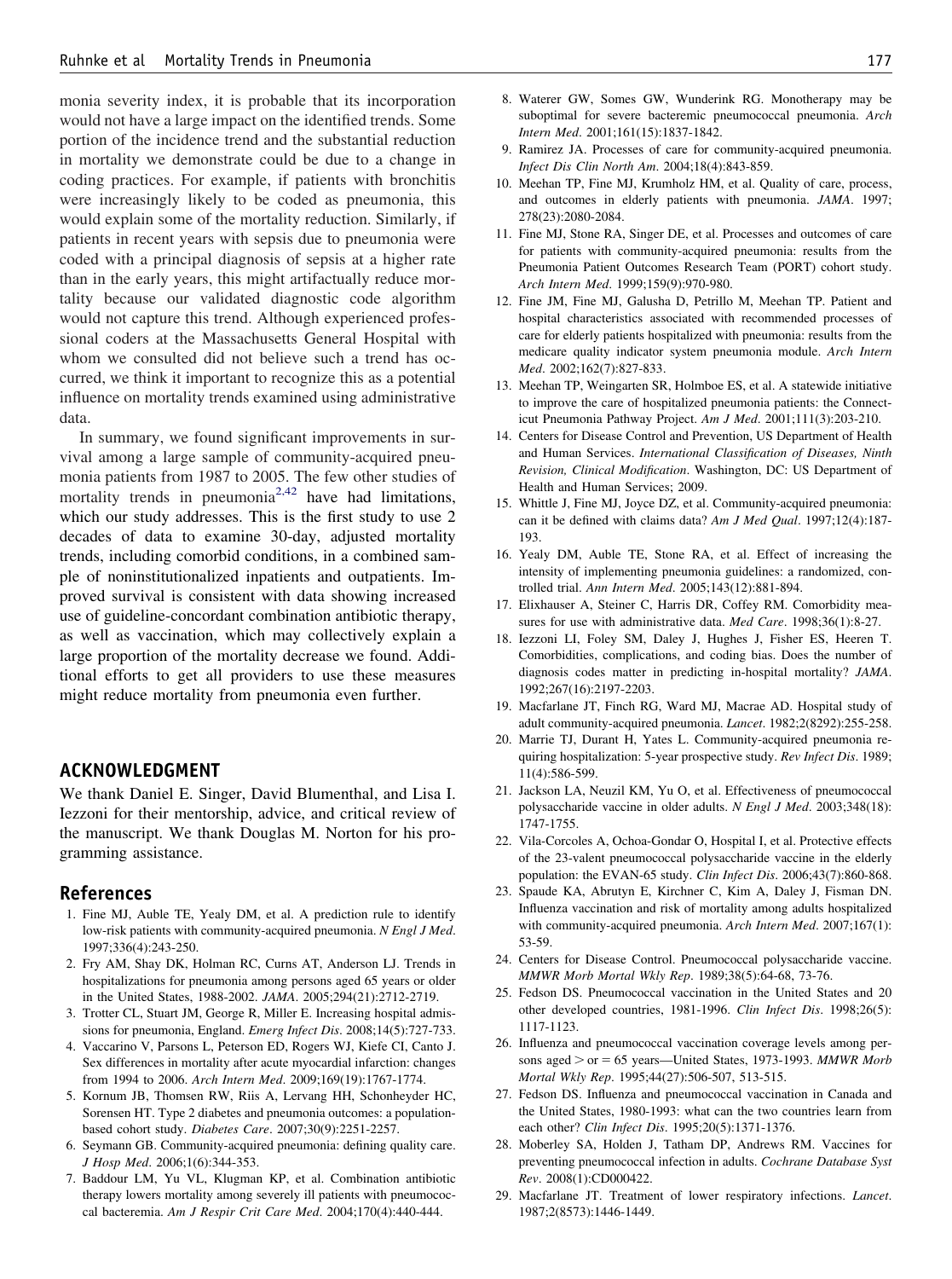- <span id="page-7-0"></span>30. Niederman MS, Bass JB Jr, Campbell GD, et al. Guidelines for the initial management of adults with community-acquired pneumonia: diagnosis, assessment of severity, and initial antimicrobial therapy. American Thoracic Society. Medical Section of the American Lung Association. *Am Rev Respir Dis*. 1993;148(5):1418-1426.
- 31. Mandell LA, Wunderink RG, Anzueto A, et al. Infectious Diseases Society of America/American Thoracic Society consensus guidelines on the management of community-acquired pneumonia in adults. *Clin Infect Dis*. 2007;44(Suppl 2):S27-S72.
- 32. Frei CR, Restrepo MI, Mortensen EM, Burgess DS. Impact of guideline-concordant empiric antibiotic therapy in community-acquired pneumonia. *Am J Med*. 2006;119(10):865-871.
- 33. Garcia Vazquez E, Mensa J, Martinez JA, et al. Lower mortality among patients with community-acquired pneumonia treated with a macrolide plus a beta-lactam agent versus a beta-lactam agent alone. *Eur J Clin Microbiol Infect Dis*. 2005;24(3):190-195.
- 34. Gleason PP, Meehan TP, Fine JM, Galusha DH, Fine MJ. Associations between initial antimicrobial therapy and medical outcomes for hospitalized elderly patients with pneumonia. *Arch Intern Med*. 1999; 159(21):2562-2572.
- 35. Hueston WJ, Schiaffino MA. Antibiotic choice and patient outcomes in community-acquired pneumonia. *J Am Board Fam Pract*. 1994; 7(2):95-99.
- 36. Thomsen RW, Riis A, Kornum JB, Christensen S, Johnsen SP, Sorensen HT. Preadmission use of statins and outcomes after hospitalization with pneumonia: population-based cohort study of 29,900 patients. *Arch Intern Med*. 2008;168(19):2081-2087.
- 37. Chopra V, Flanders SA. Does statin use improve pneumonia outcomes? *Chest*. 2009;136(5):1381-1388.
- 38. Tleyjeh IM, Kashour T, Hakim FA, et al. Statins for the prevention and treatment of infections: a systematic review and meta-analysis. *Arch Intern Med*. 2009;169(18):1658-1667.
- 39. Viasus D, Garcia-Vidal C, Gudiol F, Carratala J. Statins for community-acquired pneumonia: current state of the science. *Eur J Clin Microbiol Infect Dis*. 2010;29(2):143-152.
- 40. Suh DC, Lau H, Pokras SM, Choi IS, Valiyeva E. Sex differences in ambulatory visits for chronic obstructive pulmonary disease, based on the National Ambulatory Medical Care Survey and the National Hospital Ambulatory Medical Care Survey from 1995 to 2004. *Respir Care*. 2008;53(11):1461-1469.
- 41. Centers for Disease Control and Prevention. Seasonal influenza (flu): flu activity & surveillance. Available at: [http://www.cdc.gov/flu/weekly/](http://www.cdc.gov/flu/weekly/fluactivity.htm) [fluactivity.htm.](http://www.cdc.gov/flu/weekly/fluactivity.htm) Last accessed April 15, 2010.
- 42. Metersky ML, Tate JP, Fine MJ, Petrillo MK, Meehan TP. Temporal trends in outcomes of older patients with pneumonia. *Arch Intern Med*. 2000;160(22):3385-3391.